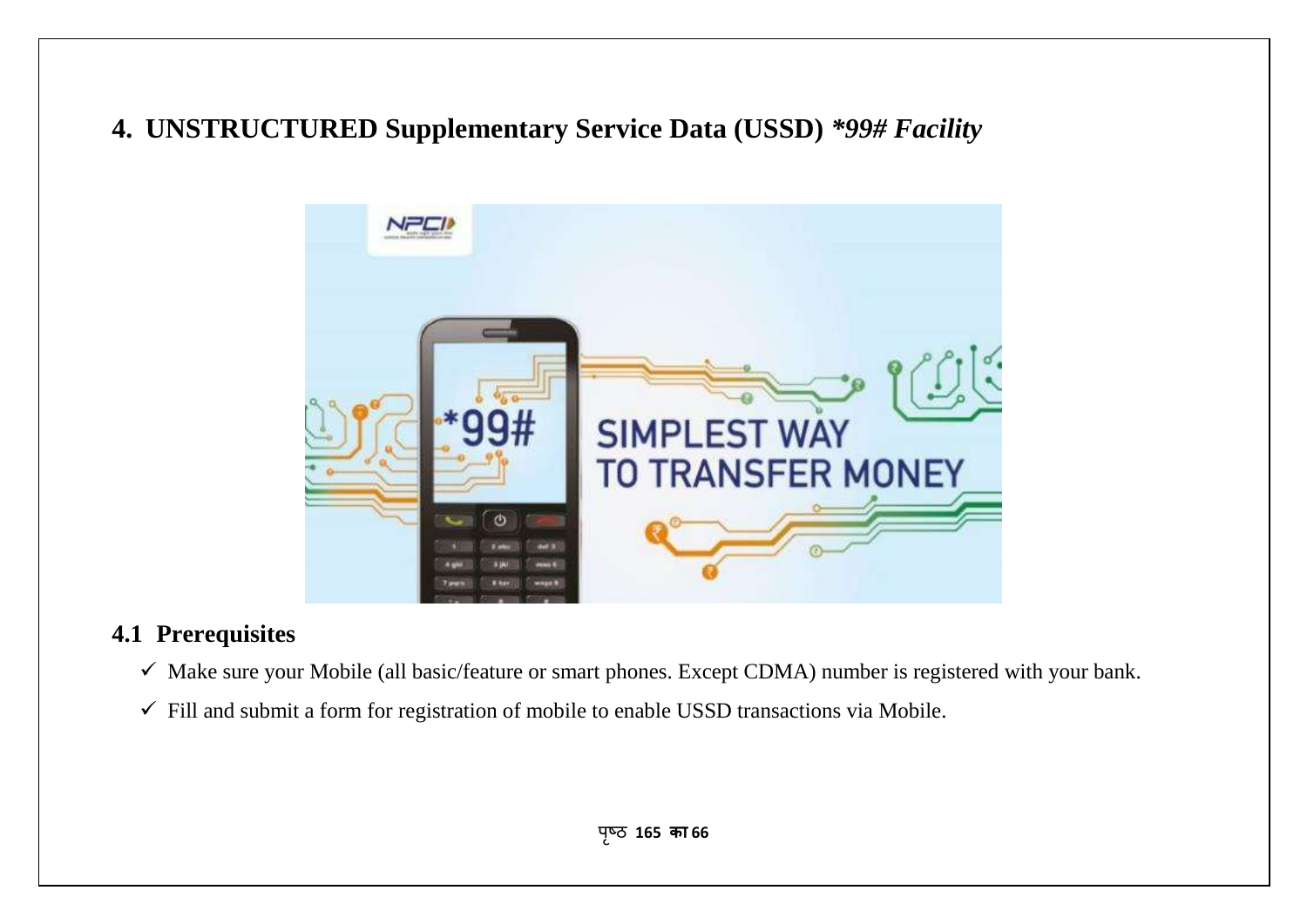|                             | Payer/Buyer                                                                                        | <b>Receiver</b> (Merchant)                                               |
|-----------------------------|----------------------------------------------------------------------------------------------------|--------------------------------------------------------------------------|
| <b>Smart Phone</b>          | Optional. Works on a GSM enabled<br>Feature phone or a Smart Phone.<br>Does not work on CDMA phone | Optional. For doing balance enquiry,<br>getting status updates on phone. |
| <b>Mobile App</b>           | अपेक्षित नहीं है.                                                                                  | अपेक्षित नहीं है                                                         |
| <b>Feature Phone</b>        | Works on a GSM enabled basic<br>feature phone. Does not work on<br>CDMA phone                      | Checking Balance in bank account/s etc.<br>Does not work on CDMA Phones  |
| <b>Bank Account</b>         | Required for transferring money from<br><b>Bank Account.</b>                                       | To receive money from the payer's Bank<br>Account                        |
| <b>Aadhaar</b>              | Ideally funds are transferred<br>to<br>receiver via his (Mobile $No + MMID$ )                      | Optional in case transfer is made through<br>Aadhaar no.                 |
| <b>MMID</b> / Other<br>Code | Unique MMID जरूरत नहीं पड़ती है<br>for the payer                                                   | Unique MMID not mandatory                                                |
| <b>PIN</b>                  | MPIN needed to authorize transaction                                                               | Authentication जरूरत नहीं पड़ती है via<br>MPIN, OTP etc.                 |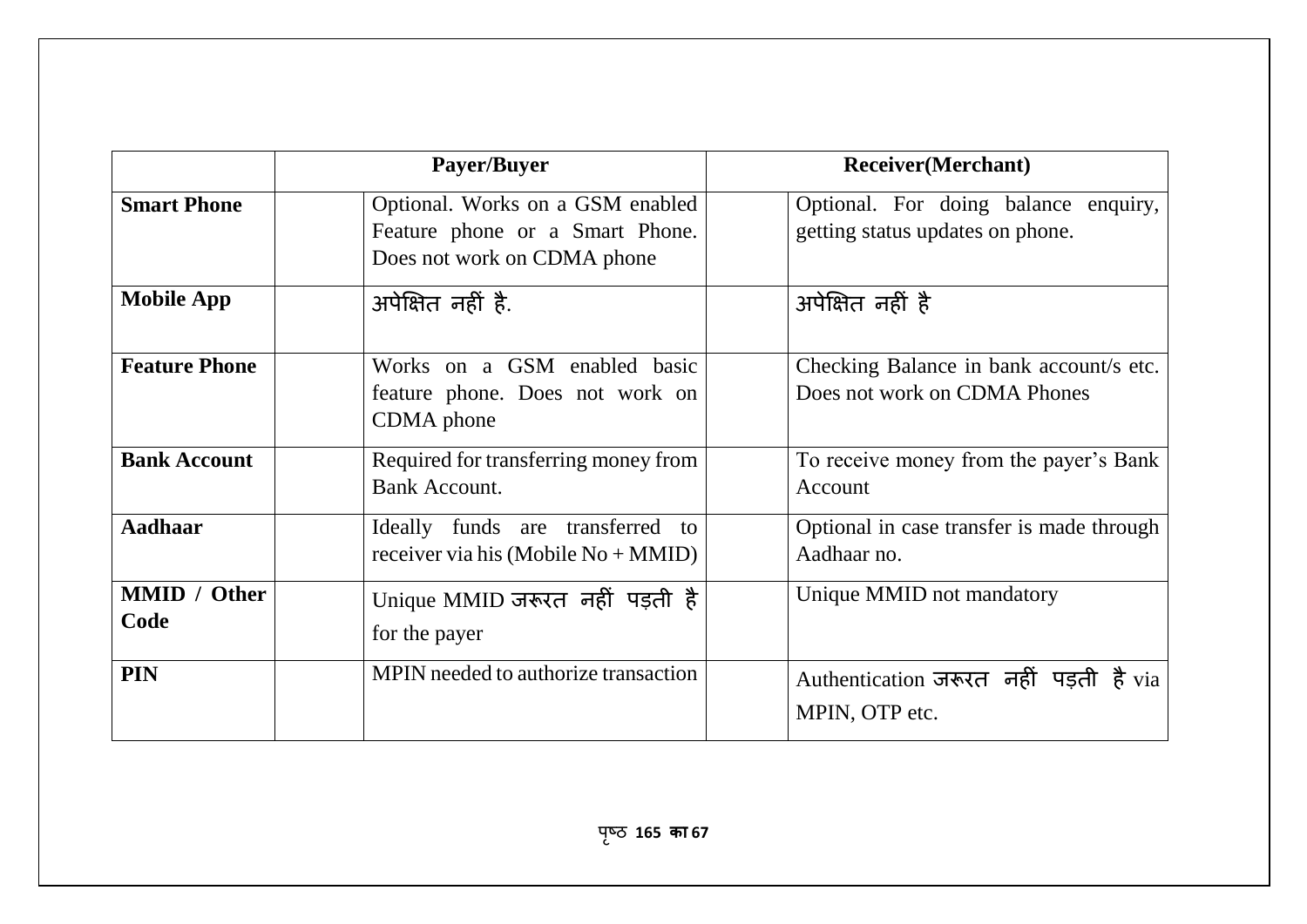| Mobile number<br>registered with $\vert$<br><b>Bank</b> | Bank Account is to be linked to<br>Mobile No for initiating payments | Bank Account is to be linked to Mobile<br>No for receiving payments and for<br>receiving Bank Account notifications |
|---------------------------------------------------------|----------------------------------------------------------------------|---------------------------------------------------------------------------------------------------------------------|
| <b>Mobile</b><br><b>Network</b>                         | Supporting funds Transfer over the<br>network (MTNL, BSNL etc.)      | <b>GSM</b><br>mobile network<br>for<br>needed<br>transaction processing.                                            |
| <b>Internet</b>                                         | अपेक्षित नहीं है                                                     | अपेक्षित नहीं है                                                                                                    |

# **4.2 Services**

\*99\*46\*1# for Balance Inquiry

\*99\*46\*2# for Mini Statement

\*99\*46\*3# or \*99\*46\*4# for Instant Money Transfer

# **4.3 Steps Involved**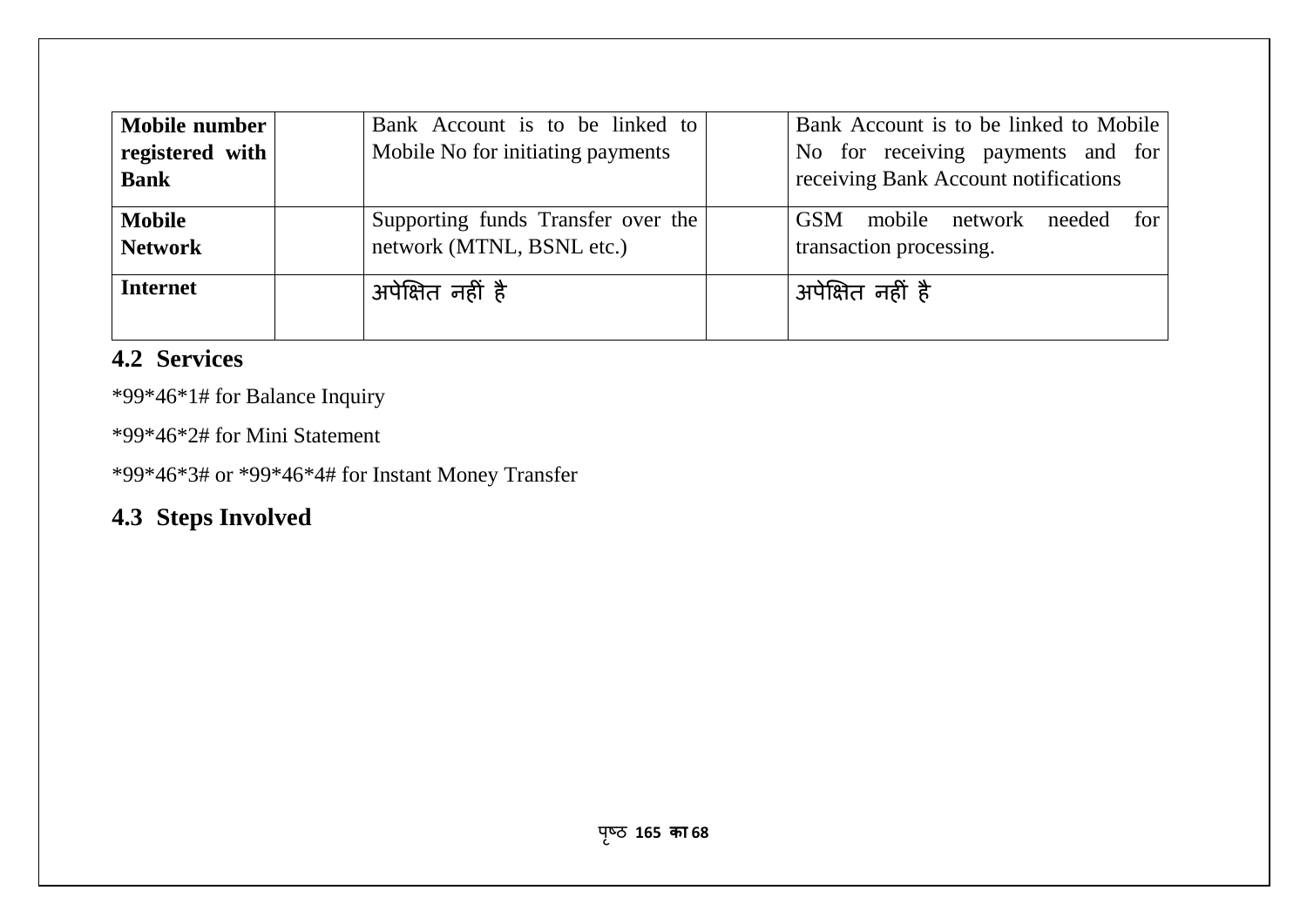#### **Checking Account Balance**

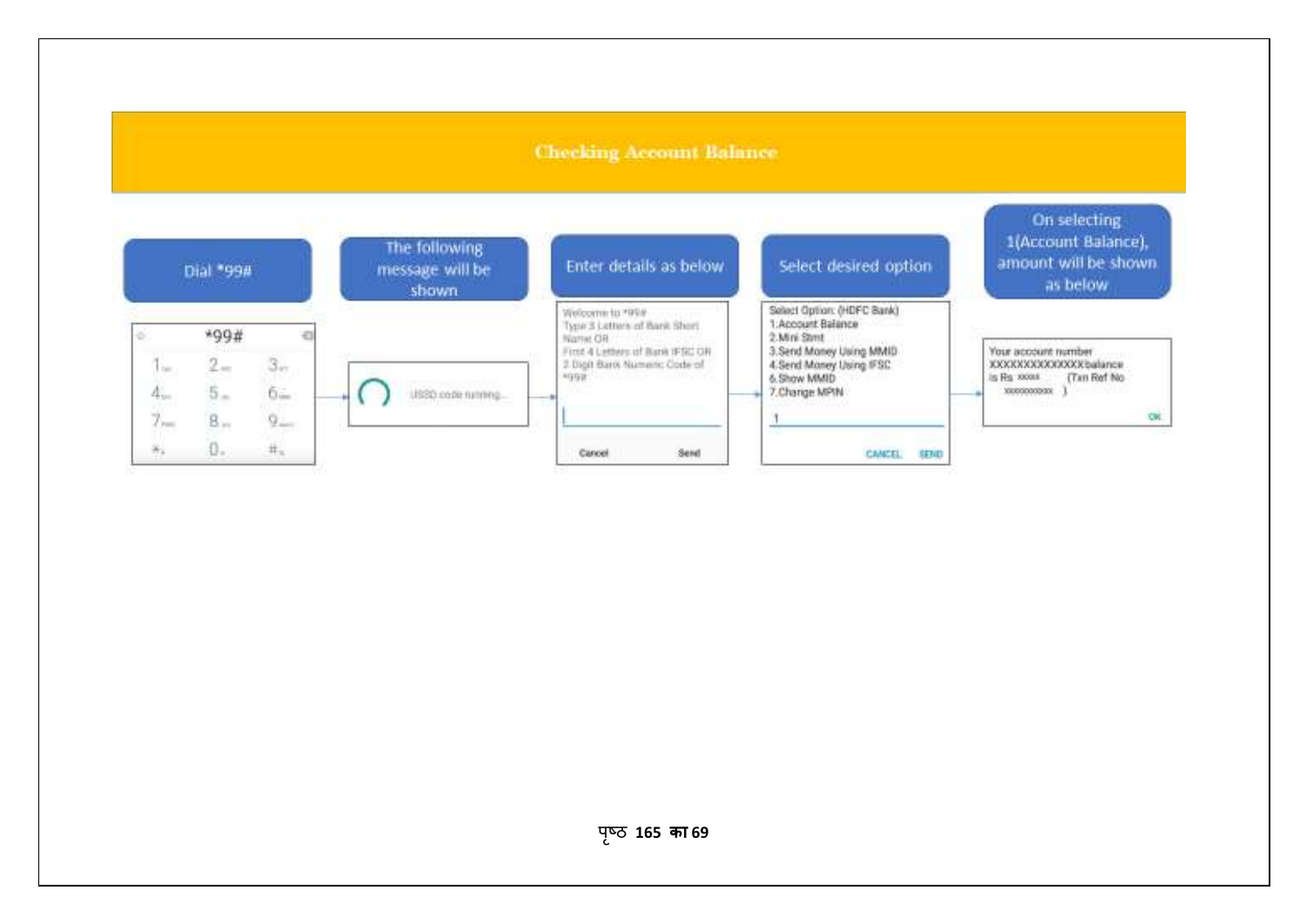# **Making a transaction**



पृष्ठ 165 **का 70**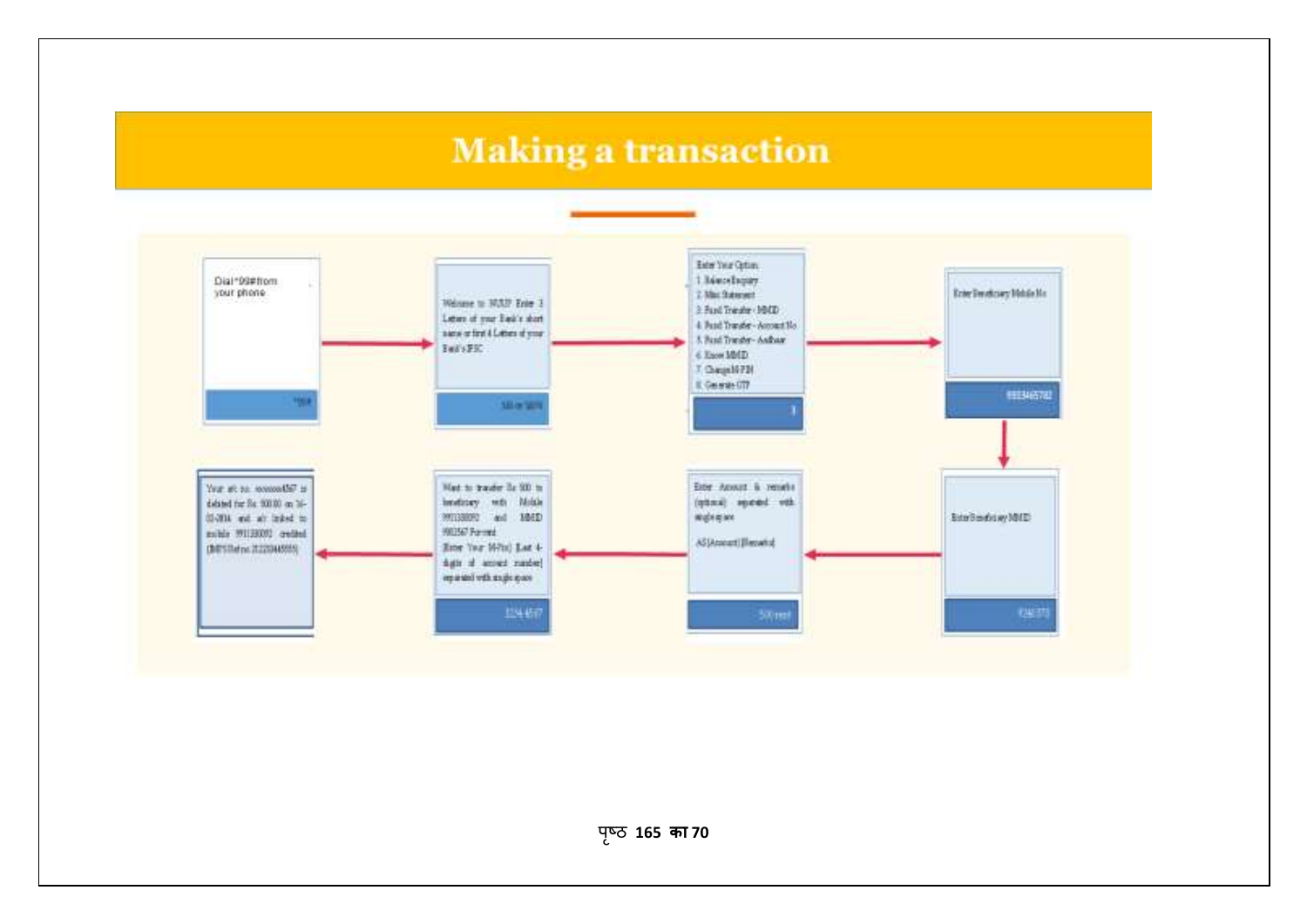#### **Sending Money using IFSC code**



पृष्ठ 165 का 71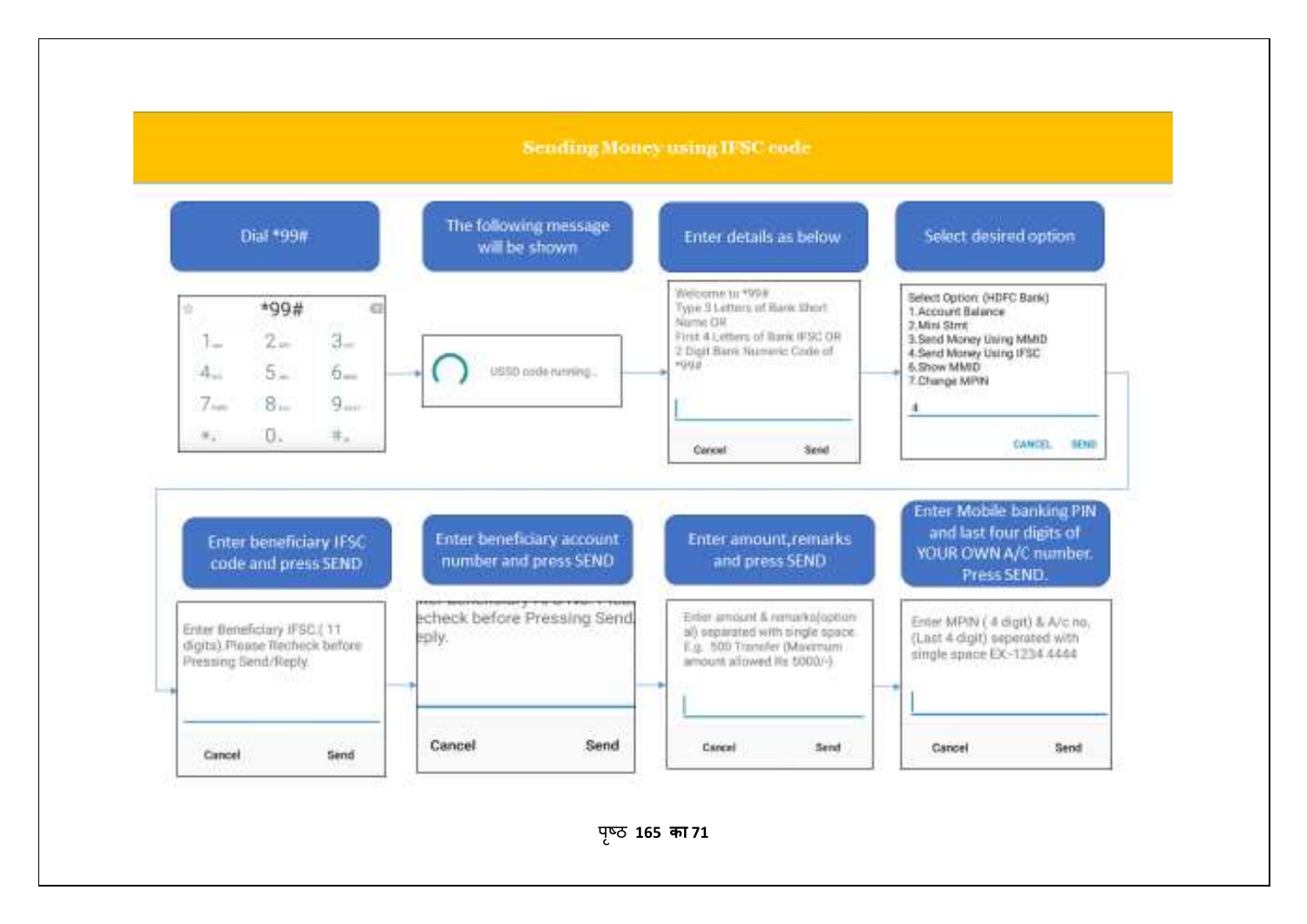# **4.4 Frequently Asked Questions on USSD**

# **प्र.) What are the various services available under \*99#?**

\*99# service can be used by the customers for the following purposes:

- a) Financial
- b) Non-Financial
- c) Value Added Services (VAS)

## **प्र.) What are the services covered?**

### **Financial Services**

- $\checkmark$  Fund Transfer using Mobile Number and MMID of the beneficiary
- $\checkmark$  Fund Transfer using IFSC and Account Number of the beneficiary
- $\checkmark$  Fund Transfer using Aadhaar Number of the beneficiary

## **Non-Financial Services through use of mobile**

- $\checkmark$  Balance Enquiry
- $\checkmark$  Mini Statement
- $\checkmark$  Know MMID\* (Mobile Money Identifier)
- $\checkmark$  Generate or set MPIN
- $\checkmark$  Change MPIN